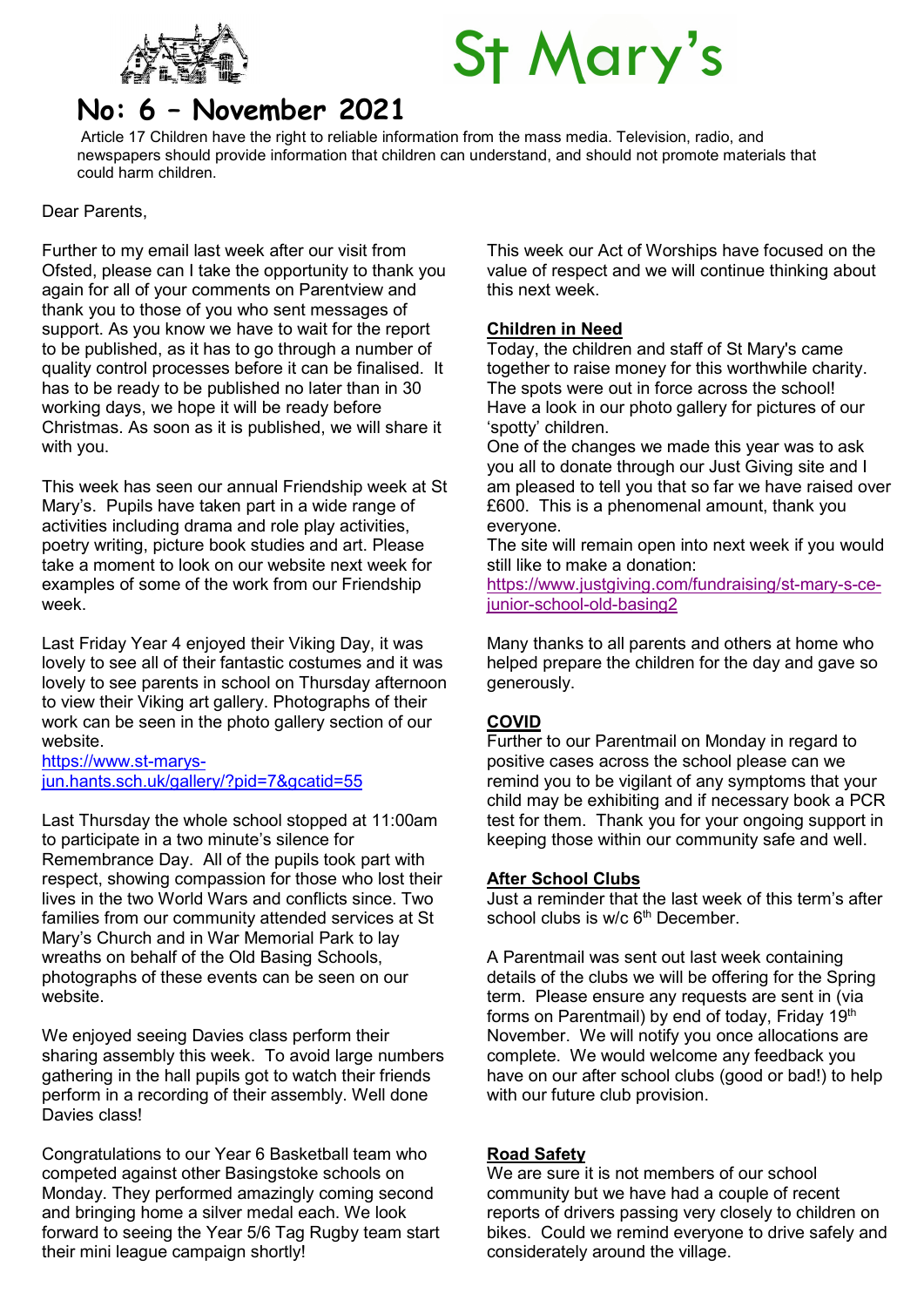#### Online Safety

Part of the work children have done in school during Friendship week has touched on the issue of cyber bullying. The UK Safer Internet Centre website offers lots of advice for parents and children if they feel they are involved in any online bullying.

https://www.saferinternet.org.uk/blog/cyberbullyingadvice-parents-and-carers

# Christmas Events

A few dates for your diaries! Please do read and take on board all of these dates and arrangements for our festive celebrations.

# FO.O.B.S Christmas Market

We are excited to once again hold the F.O.O.B.S Christmas market on Friday 3rd December, information has already come out about this from F.O.O.B.S. Thank you for all the donations made for this event.

# Carol Concert

We are currently working on putting together our annual Christmas Carol Concert which will be held in the church on 15<sup>th</sup> December we look forward to welcoming you to this special service.

# Christmas Cards

The children at St Mary's have traditionally loved using the communal post boxes to post cards to friends and staff. The Christmas post boxes will be out from Wednesday 1<sup>st</sup> December from which cards can be brought in to post. Please make sure that envelopes are marked with full names and classes to help our Yr. 6 prefects distribute them!

# Christmas Parties

All classes will have their Christmas party during the afternoon of Thursday 16<sup>th</sup> December. We ask for children to bring in their own individual small box/bag of 'party food' for them to enjoy during the party. Please note this is in addition to their normal packed lunch or school dinner.

This day will also be a non-uniform/Christmas jumper day and we look forward to seeing lots of festive attire.

# Christmas Dinner

Finally, thank you for returning your children's Christmas dinner orders already. Our annual Christmas lunch will be held on Friday 17<sup>th</sup> **December** 

# Christmas Tree Festival – St Mary's Church

St Mary's Church will still be holding a Christmas Tree Festival this year over the weekend of 11<sup>th</sup> and 12<sup>th</sup> December. Our school tree will be on display and the junior choir will be singing on the Saturday at 2pm.

# LSA Vacancy

We are looking to increase the number of support staff in school and as such have placed an advert for a Learning Support Assistant on the Hampshire Education Job Vacancy page. Further details can be found through this link: https://hampshire.educationjobs.org.uk/Vacancy/SearchResults

# F.O.O.B.S. Update

The Bag2School unwanted clothing collection is happening next week: F.O.O.B.S. volunteers will be on hand to take your unwanted clothing donations on Tuesday 23<sup>rd</sup> and Wednesday

24th November between 8:25am-8:55am. Drop off locations: the Infants' school car park and towards the rear of the carpark at the Royal British Legion (in front of the Cadet's hut). Please note, there will be no collection from the Junior school.

Please use your own bags to collect the unwanted items - Bag2School accept the following 'good quality' items for RE-USE: Men's, ladies' & children's clothing, paired shoes (tied together or elastic band around), handbags, hats, bags, scarves and ties, jewellery, lingerie, socks, belts, soft toys, household linen, household curtains, household towels and household bedding (bed sheets, pillowcases and duvet covers). They DO NOT accept: duvets & blankets, pillows & cushions, carpets, rugs & mats (including bath, shower and toilet mats), soiled, painted, ripped or wet clothing, school uniforms with & without logo, corporate clothing and work-wear and textile offcuts, yarns or threaded material. Please, please do not bring anything not on the accepted list as it will leave our volunteers with the problem of disposing of it.

Orders for Santa Letters Kits are coming in nicely and the kits will be on sale until 8pm on Sunday 21<sup>st</sup> November, so there's only a few days left to place your order! The kit will include a letter template, an envelope, a Christmas pencil and chocolate coins (dairy free equivalents are available, but you must state when ordering). Please complete all the questions asked at the end of the ordering process to ensure we have all the information to place your order.

We are also looking forward to feeling festive at the Christmas Markets in a couple of weeks' time – thank you to everyone who has donated items. Look out for a Parentmail telling you when to bring the money in for the children to buy their gifts. Don't forget you can continue to support F.O.O.B.S.

through Amazon Smile and Easyfundraising. Follow this link to the FOOBS shopping page to find out how! https://foobs.weebly.com/fundraising-as-youshop.html

And if you would like to purchase any pre-loved uniform for either school or join the F.O.O.B.S. Monthly Lotto, please email us on friendsofoldbasingschools@gmail.com